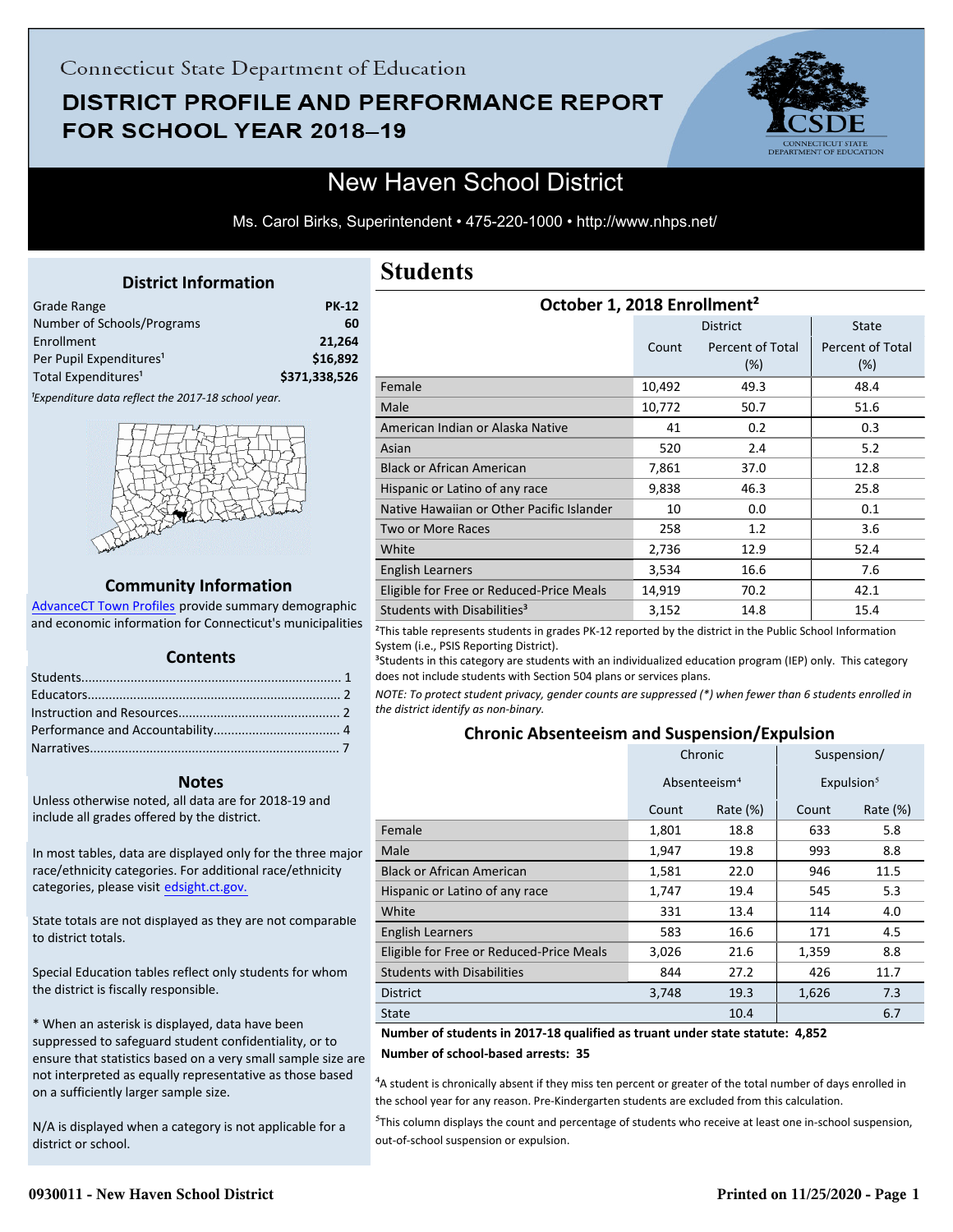# **Educators**

**Full-Time Equivalent (FTE)<sup>1</sup> Staff** 

|                                                           | <b>FTE</b> |
|-----------------------------------------------------------|------------|
| <b>General Education</b>                                  |            |
| <b>Teachers and Instructors</b>                           | 1,350.4    |
| Paraprofessional Instructional Assistants                 | 320.0      |
| <b>Special Education</b>                                  |            |
| <b>Teachers and Instructors</b>                           | 204.0      |
| Paraprofessional Instructional Assistants                 | 169.0      |
| <b>Administrators, Coordinators and Department Chairs</b> |            |
| District Central Office                                   | 28.0       |
| School Level                                              | 89.0       |
| Library/Media                                             |            |
| Specialists (Certified)                                   | 20.0       |
| <b>Support Staff</b>                                      | 0.0        |
| Instructional Specialists Who Support Teachers            | 109.5      |
| Counselors, Social Workers and School Psychologists       | 109.8      |
| <b>School Nurses</b>                                      | 40.6       |
| Other Staff Providing Non-Instructional Services/Support  | 517.0      |

## **Educators by Race/Ethnicity**

|                                              |       | <b>District</b>         | State                   |
|----------------------------------------------|-------|-------------------------|-------------------------|
|                                              | Count | Percent of Total<br>(%) | Percent of Total<br>(%) |
| American Indian or Alaska Native             | 3     | 0.2                     | 0.1                     |
| Asian                                        | 43    | 2.2                     | 1.1                     |
| <b>Black or African American</b>             | 280   | 14.6                    | 3.8                     |
| Hispanic or Latino of any race               | 165   | 8.6                     | 3.8                     |
| Native Hawaiian or Other Pacific<br>Islander | 8     | 0.4                     | 0.0                     |
| Two or More Races                            | 1     | 0.1                     | 0.1                     |
| White                                        | 1.389 | 72.5                    | 90.5                    |

<sup>1</sup>In the full-time equivalent count, staff members working part-time in the school are counted as a fraction of full-time. For example, a teacher who works half-time in a school contributes 0.50 to the school's staff count.

### **Classroom Teacher Attendance: 2017-18**

|                                                                   | District | State |
|-------------------------------------------------------------------|----------|-------|
| Average Number of FTE Days Absent Due to Illness or Personal Time | 13.5     |       |

# **Instruction and Resources**

# **11th and 12th Graders Enrolled in College-and-Career-Readiness Courses during High School²**

|                                          | 11th  |             |       | 12 <sub>th</sub> |
|------------------------------------------|-------|-------------|-------|------------------|
|                                          | Count | Rate $(\%)$ | Count | Rate $(\%)$      |
| <b>Black or African American</b>         | 286   | 56.5        | 402   | 70.8             |
| Hispanic or Latino of any race           | 265   | 49.8        | 358   | 68.8             |
| White                                    | 130   | 77.8        | 180   | 89.6             |
| <b>English Learners</b>                  | 38    | 26.2        | 84    | 58.7             |
| Eligible for Free or Reduced-Price Meals | 504   | 54.8        | 669   | 70.8             |
| <b>Students with Disabilities</b>        | 98    | 49.0        | 171   | 67.6             |
| <b>District</b>                          | 704   | 57.0        | 984   | 73.8             |
| State                                    |       | 74.5        |       | 85.2             |

²College-and-Career-Readiness Courses include Advanced Placement®(AP), International Baccalaureate®(IB), Career and Technical Education(CTE), workplace experience and dual enrollment courses.

## **Students with Disabilities Who Spend 79.1 to 100 Percent of Time with Nondisabled Peers³**

|                                | Count | Rate $(\%)$ |
|--------------------------------|-------|-------------|
| Autism                         | 134   | 42.0        |
| <b>Emotional Disturbance</b>   | 96    | 35.4        |
| <b>Intellectual Disability</b> | 69    | 33.8        |
| Learning Disability            | 1,050 | 83.9        |
| Other Health Impairment        | 470   | 74.7        |
| <b>Other Disabilities</b>      | 37    | 25.3        |
| Speech/Language Impairment     | 160   | 87.4        |
| <b>District</b>                | 2,016 | 67.1        |
| State                          |       | 67.6        |

<sup>3</sup>This table represents students ages 6-21 for whom the district is fiscally responsible (i.e., Nexus District students with an IEP or services plan).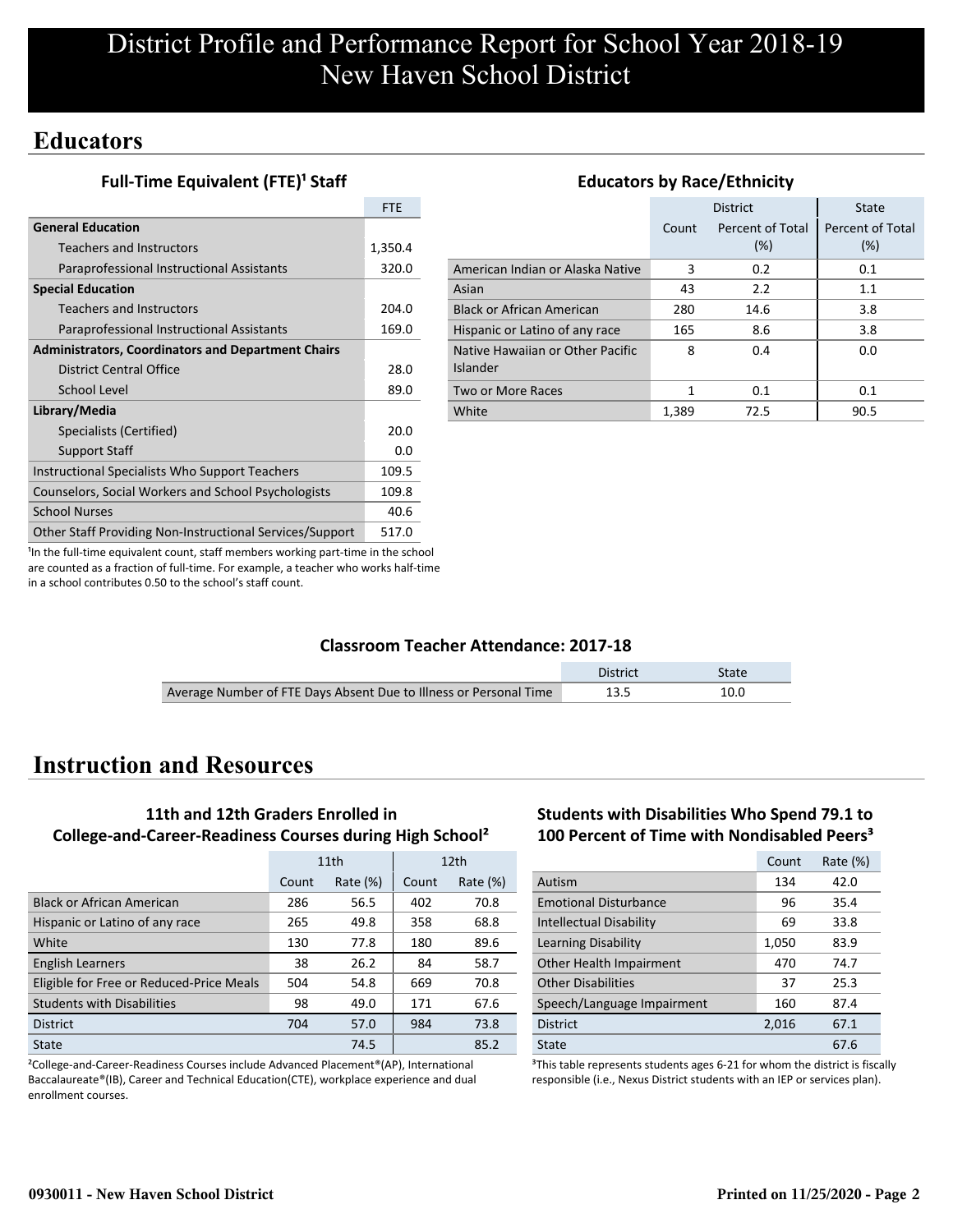# **Students with Disabilities by Primary Disability<sup>1</sup>**

|                                | <b>District</b> | State       |             |
|--------------------------------|-----------------|-------------|-------------|
|                                | Count           | Rate $(\%)$ | Rate $(\%)$ |
| Autism                         | 352             | 1.7         | 1.9         |
| <b>Emotional Disturbance</b>   | 272             | 1.3         | 1.1         |
| <b>Intellectual Disability</b> | 212             | 1.1         | 0.5         |
| <b>Learning Disability</b>     | 1,255           | 6.2         | 5.5         |
| Other Health Impairment        | 639             | 3.2         | 3.2         |
| <b>Other Disabilities</b>      | 181             | 0.9         | 1.1         |
| Speech/Language<br>Impairment  | 232             | 1.2         | 1.8         |
| <b>All Disabilities</b>        | 3.143           | 15.6        | 15.0        |

<sup>1</sup>This table represents students in grades K-12 for whom the district is fiscally responsible (i.e., Nexus District students with an IEP or services plan).

#### **Students with Disabilities Placed Outside of the District²**

|                                             | <b>District</b> | <b>State</b> |             |
|---------------------------------------------|-----------------|--------------|-------------|
|                                             | Count           | Rate $(\%)$  | Rate $(\%)$ |
| Public Schools in<br><b>Other Districts</b> | 404             | 12.9         | 8.2         |
| <b>Private Schools</b><br>or Other Settings | 107             | 3.4          | 5.0         |

<sup>2</sup>This table represents students in grades K-12 for whom the district is fiscally responsible (i.e., Nexus District students with an IEP or services plan).

# **Overall Expenditures:**³ **2017-18**

|                                                |               |               | Per Pupil   |
|------------------------------------------------|---------------|---------------|-------------|
|                                                | Total $(5)$   | District (\$) | State $(5)$ |
| Instruction                                    | \$254,265,526 | \$11,566      | \$10,545    |
| Support services - students                    | \$7,454,955   | \$348         | \$1,373     |
| Support services - instruction                 | \$4,667,567   | \$218         | \$644       |
| Support services - general administration      | \$5,599,141   | \$261         | \$462       |
| Support services - school based administration | \$22,489,141  | \$1,050       | \$1,007     |
| Central and other support services             | \$15,528,725  | \$725         | \$671       |
| Operation and maintenance of plant             | \$29,137,328  | \$1,360       | \$1,629     |
| Student transportation services                | \$28,327,932  | \$1,260       | \$1,231     |
| Food services                                  |               | $\cdot$       | \$13        |
| <b>Enterprise operations</b>                   | \$1,998,673   | \$93          | \$157       |
| Minor school construction                      | \$1,869,538   | \$87          | \$65        |
| Total                                          | \$371,338,526 | \$16,892      | \$17,153    |

<sup>3</sup>Expenditures may be supported by local tax revenues, state grants, federal grants, municipal in-kind services, tuition and other sources.

### **Special Education Expenditures: 2017-18**

|                                                          | <b>District</b> |                         | <b>State</b>            |
|----------------------------------------------------------|-----------------|-------------------------|-------------------------|
|                                                          | Total $(5)$     | Percent of<br>Total (%) | Percent of<br>Total (%) |
| <b>Teacher Salaries</b>                                  | \$22,502,339    | 30.5                    | 29.7                    |
| <b>Instructional Aide Salaries</b>                       | \$1,289,190     | 1.7                     | 9.6                     |
| Other Salaries                                           | \$4,272,640     | 5.8                     | 10.4                    |
| <b>Employee Benefits</b>                                 | \$12,713,699    | 17.2                    | 13.0                    |
| <b>Purchased Services Other Than Transportation</b>      | \$3,303,879     | 4.5                     | 5.5                     |
| <b>Special Education Tuition</b>                         | \$20,577,961    | 27.9                    | 22.6                    |
| <b>Supplies</b>                                          | \$185,153       | 0.3                     | 0.6                     |
| <b>Property Services</b>                                 | \$65,480        | 0.1                     | 0.4                     |
| <b>Purchased Services For Transportation</b>             | \$8,458,013     | 11.5                    | 8.0                     |
| Equipment                                                | \$53,494        | 0.1                     | 0.2                     |
| All Other Expenditures                                   | \$401,765       | 0.5                     | 0.1                     |
| Total                                                    | \$73,823,615    | 100.0                   | 100.0                   |
| Percent of Total Expenditures Used for Special Education |                 | 19.9                    | 24.4                    |

# **Expenditures by Revenue Source:**<sup>4</sup>

| 2017-18              |              |  |  |  |
|----------------------|--------------|--|--|--|
| Percent of Total (%) |              |  |  |  |
| Excluding            |              |  |  |  |
|                      | School       |  |  |  |
|                      | Construction |  |  |  |
| Local                | 31.5         |  |  |  |
| State                | 57.4         |  |  |  |
| Federal              | 9.9          |  |  |  |
| Tuition & Other      | 1.2          |  |  |  |

⁴Revenue sources do not include state-funded Teachers' Retirement Board contributions, Connecticut Technical Education and Career System (CTECS) operations, CSDE-budgeted costs for salaries and leadership activities and other state-funded school districts (e.g., Dept. of Children and Families and Dept. of Correction).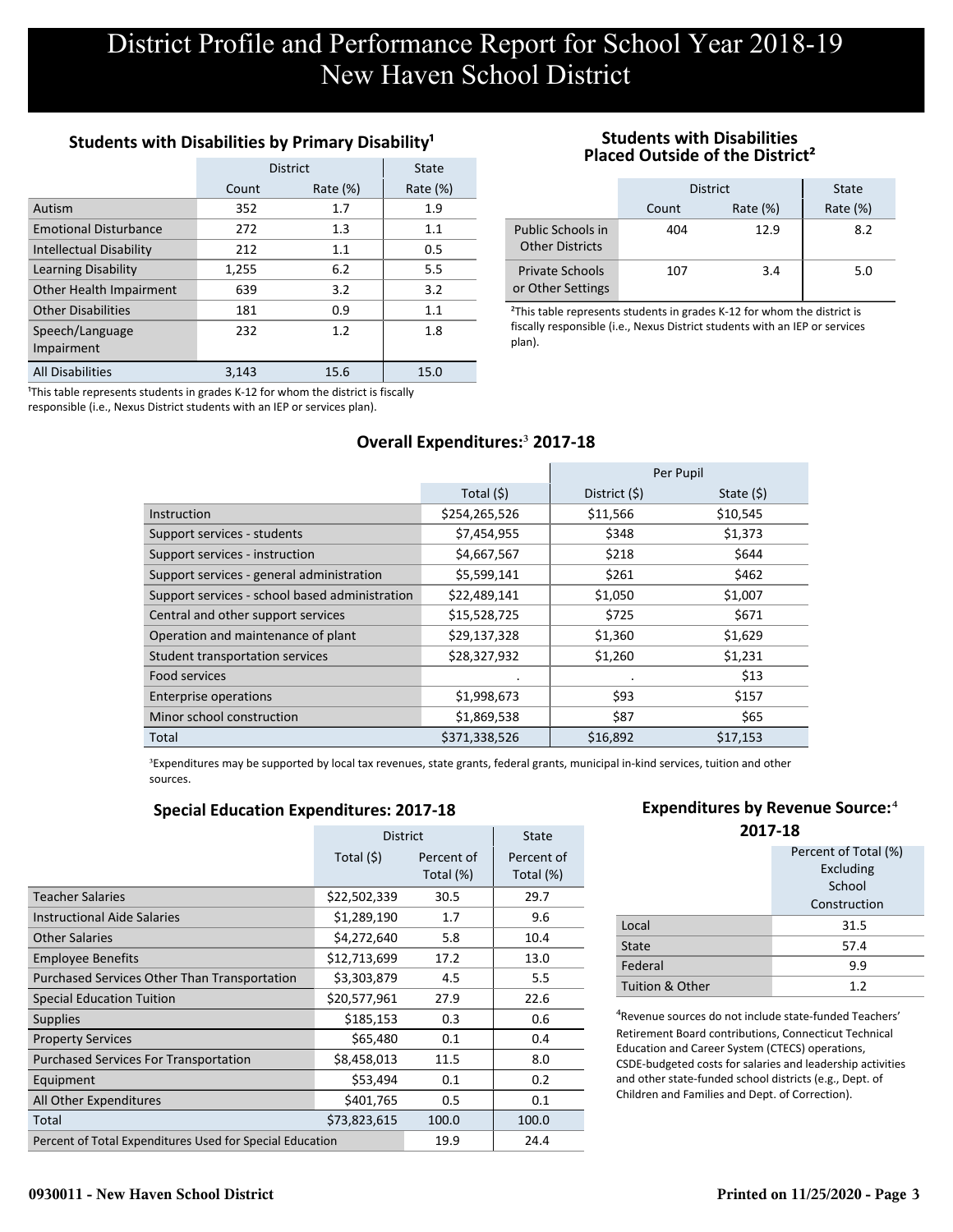# **Performance and Accountability**

## **District Performance Index (DPI)**

A District Performance Index (DPI) is the average performance of students in a subject area (i.e., ELA, Mathematics or Science) on the state summative assessments. The DPI ranges from 0-100. A DPI is reported for all students tested in a district and for students in each individual student group. Connecticut's ultimate target for a DPI is 75.

|                                              | <b>English Language Arts (ELA)</b> |            | <b>Math</b> |            | <b>Science</b> |            |
|----------------------------------------------|------------------------------------|------------|-------------|------------|----------------|------------|
|                                              | Count                              | <b>DPI</b> | Count       | <b>DPI</b> | Count          | <b>DPI</b> |
| American Indian or Alaska Native             | $\ast$                             | $\ast$     | $\ast$      | $\ast$     | $\ast$         | $\ast$     |
| Asian                                        | 185                                | 72.6       | 185         | 70.7       | 73             | 71.8       |
| <b>Black or African American</b>             | 3,694                              | 54.5       | 3,686       | 46.4       | 1,536          | 48.2       |
| Hispanic or Latino of any race               | 4,794                              | 56.3       | 4,785       | 49.7       | 1,941          | 50.8       |
| Native Hawaiian or Other Pacific Islander    | $\ast$                             | $\ast$     | $\ast$      | $\ast$     | $\ast$         | $\ast$     |
| Two or More Races                            | 97                                 | 66.8       | 97          | 57.9       | 22             | 57.2       |
| White                                        | 1,350                              | 69.4       | 1,343       | 61.9       | 550            | 63.8       |
| <b>English Learners</b>                      | 2,417                              | 52.2       | 2,406       | 47.6       | 925            | 47.7       |
| Non-English Learners                         | 7,725                              | 59.6       | 7,710       | 51.6       | 3,208          | 53.2       |
| Eligible for Free or Reduced-Price Meals     | 7,723                              | 55.4       | 7,706       | 48.1       | 3,125          | 49.8       |
| Not Eligible for Free or Reduced-Price Meals | 2,419                              | 65.5       | 2,410       | 58.7       | 1,008          | 58.9       |
| <b>Students with Disabilities</b>            | 1,588                              | 42.8       | 1,581       | 37.4       | 661            | 42.9       |
| <b>Students without Disabilities</b>         | 8,554                              | 60.6       | 8,535       | 53.1       | 3,472          | 53.7       |
| <b>High Needs</b>                            | 8,294                              | 54.9       | 8,273       | 47.8       | 3,358          | 49.5       |
| Non-High Needs                               | 1,848                              | 71.0       | 1,843       | 63.2       | 775            | 62.6       |
| <b>District</b>                              | 10,142                             | 57.8       | 10,116      | 50.6       | 4,133          | 52.0       |

# **National Assessment of Educational** Progress (NAEP): Percent At or Above Proficient<sup>1</sup>

|                        | <b>NAEP 2019</b> |         | <b>NAEP 2013</b> |
|------------------------|------------------|---------|------------------|
| <b>READING</b>         | Grade 4          | Grade 8 | Grade 12         |
| Connecticut            | 40               | 41      | 50               |
| <b>National Public</b> | 34               | 32      | 36               |
| <b>MATH</b>            | Grade 4          | Grade 8 | Grade 12         |
| Connecticut            | 45               | 39      | 32               |
| <b>National Public</b> | 40               | 33      | 25               |

<sup>1</sup>NAEP is often called the "Nation's Report Card." It is sponsored by the U.S. Department of Education. This table compares Connecticut's performance to that of national public school students. Performance standards for state assessments and NAEP are set independently. Therefore, one should not expect performance results to be the same [across Smarter Balanced and NAEP. Instead, NAEP results are meant to](https://portal.ct.gov/-/media/SDE/Student-Assessment/NAEP/report-card_NAEP-2019.pdf?la=en) complement other state assessment data. To view performance on NAEP by student group, click here.

# **Physical Fitness Tests: Students Reaching Health Standard²**

|                      | Percent of Students by Grade <sup>3</sup> (%) |      |      |           |       | <b>All Tested Grades</b> |
|----------------------|-----------------------------------------------|------|------|-----------|-------|--------------------------|
|                      | 4                                             | 6    | 8    | <b>HS</b> | Count | Rate (%)                 |
| Sit & Reach          | 82.9                                          | 80.2 | 78.0 | 79.4      | 5,789 | 80.2                     |
| Curl Up              | 86.0                                          | 87.3 | 82.6 | 77.5      | 5,789 | 83.7                     |
| Push Up              | 71.1                                          | 69.0 | 66.0 | 67.1      | 5,789 | 68.4                     |
| Mile Run/PACER       | 78.4                                          | 78.5 | 63.3 | 61.3      | 5,789 | 71.0                     |
| All Tests - District | 51.2                                          | 50.2 | 44.3 | 48.0      | 5,789 | 48.5                     |
| All Tests - State    | 56.1                                          | 53.5 | 50.9 | 51.4      |       | 52.9                     |

²The Connecticut Physical Fitness Assessment (CPFA) is administered to students in Grades 4, 6, 8 and High School (HS). The health-related fitness scores gathered through the CPFA should be used to educate and motivate children and their families to increase physical activity and develop lifetime fitness habits.

<sup>3</sup>Only students assessed in all four areas are included in this calculation.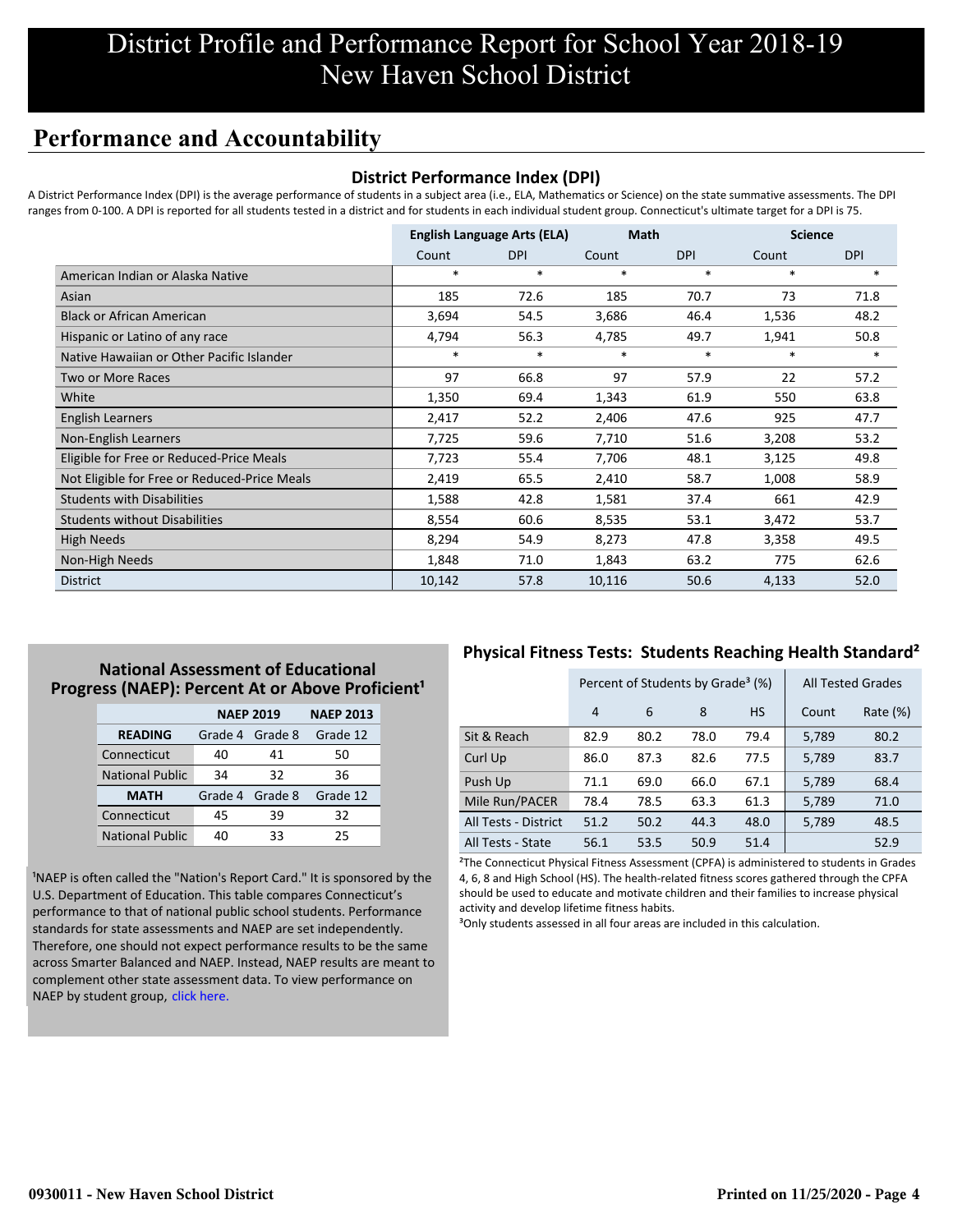## **Cohort Graduation: Four-Year<sup>1</sup>**

|                                          | 2017-18                   |             |  |
|------------------------------------------|---------------------------|-------------|--|
|                                          | Cohort Count <sup>2</sup> | Rate $(\%)$ |  |
| <b>Black or African American</b>         | 643                       | 79.2        |  |
| Hispanic or Latino of any race           | 632                       | 75.2        |  |
| <b>English Learners</b>                  | 181                       | 72.4        |  |
| Eligible for Free or Reduced-Price Meals | 1,014                     | 78.6        |  |
| <b>Students with Disabilities</b>        | 258                       | 64.0        |  |
| <b>District</b>                          | 1,528                     | 78.9        |  |
| State                                    |                           | 88.3        |  |

<sup>1</sup>The four-year cohort graduation rate represents the percentage of first-time 9th graders who earn a standard high school [diploma within four years.](http://www.sde.ct.gov/sde/cwp/view.asp?a=2758&q=334898)

²Cohort count includes all students in the cohort as of the end of the 2017-18 school year.

## **11th and 12th Graders Meeting Benchmark on at Least One College Readiness Exam³**

|                                             | Participation <sup>4</sup> |       | <b>Meeting Benchmark</b> |
|---------------------------------------------|----------------------------|-------|--------------------------|
|                                             | Rate $(\%)$                | Count | Rate $(\%)$              |
| Female                                      | 95.7                       | 255   | 19.5                     |
| Male                                        | 92.0                       | 209   | 16.6                     |
| <b>Black or African American</b>            | 92.6                       | 103   | 9.6                      |
| Hispanic or Latino of any race              | 93.9                       | 154   | 14.6                     |
| White                                       | 96.7                       | 165   | 44.8                     |
| <b>English Learners</b>                     | 88.9                       | 24    | 8.3                      |
| Eligible for Free or<br>Reduced-Price Meals | 93.8                       | 242   | 13.0                     |
| <b>Students with Disabilities</b>           | 76.4                       | 12    | 2.6                      |
| <b>District</b>                             | 93.9                       | 464   | 18.1                     |
| State                                       | 95.9                       |       | 42.6                     |
|                                             |                            |       |                          |

<sup>3</sup>College readiness exams and benchmark scores are as follows:

- SAT® meets benchmark score on SAT, Revised SAT or Connecticut School Day SAT
- ACT® meets benchmark score on 3 of 4 exams (benchmark score varies by subject)
- AP® 3 or higher on any one AP® exam
- IB® 4 or higher on any one IB® exam

 $4$ Participation Rate equals the number of test-takers in 11th and 12th grade divided by the number of students enrolled in those grades, as a percentage. Sources:

SAT® and AP® statistics derived from data provided by the College Board.

- Copyright © 2019 The College Board. www.collegeboard.org
- ACT® statistics derived from data provided by ACT, Inc.
- Copyright © 2019 ACT, Inc. www.act.org

IB® statistics derived from data provided by the International Baccalaureate Organization.

Copyright © International Baccalaureate Organization 2019

### **College Entrance and Persistence**

|                                                    | Class of 2018         | Class of 2017            |
|----------------------------------------------------|-----------------------|--------------------------|
|                                                    | Entrance <sup>5</sup> | Persistence <sup>6</sup> |
|                                                    | Rate $(\%)$           | Rate $(\%)$              |
| Female                                             | 67.8                  | 79.0                     |
| Male                                               | 50.0                  | 74.2                     |
| <b>Black or African American</b>                   | 57.3                  | 74.5                     |
| Hispanic or Latino of any race                     | 52.7                  | 71.2                     |
| White                                              | 75.9                  | 89.2                     |
| English Learners                                   | 38.1                  | 74.6                     |
| Eligible for Free or<br><b>Reduced-Price Meals</b> | 55.5                  | 72.6                     |
| <b>Students with Disabilities</b>                  | 33.3                  | 68.4                     |
| <b>District</b>                                    | 59.0                  | 77.0                     |
| State                                              | 71.0                  | 87.8                     |

⁵College entrance refers to the percent of high school graduates from the year who enrolled in college any time during the first year after high school.

<sup>6</sup>College persistence refers to the percent of students who enrolled in college the first year after high school and returned for a second year (Freshman to Sophomore persistence).

Source: National Student Clearinghouse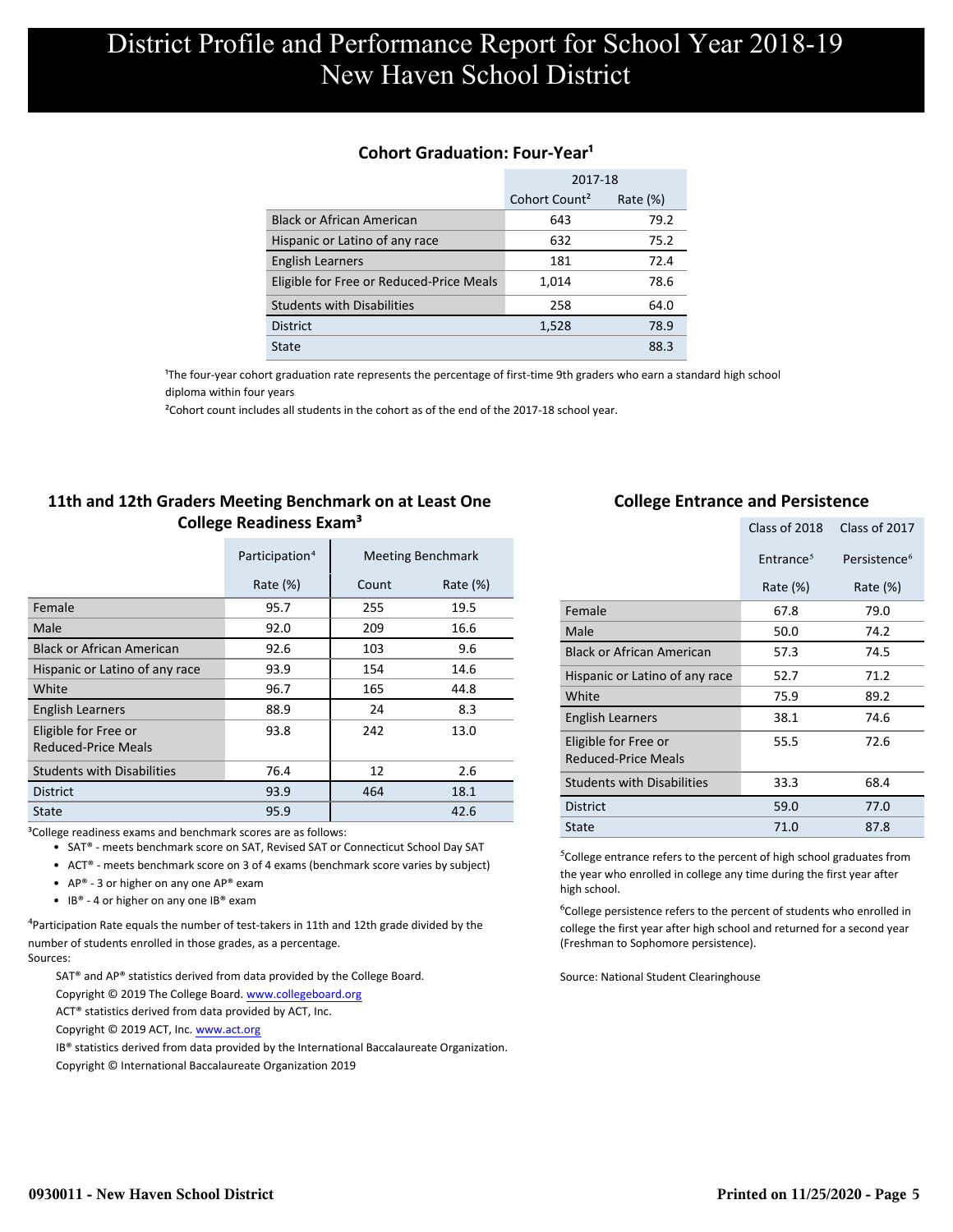#### **Next Generation Accountability Results**

Connecticut's Next Generation Accountability System is a broad set of 12 indicators that help tell the story of how well a district/school is preparing its students for success in college, careers, and life. It moves beyond test scores and graduation rates to provide a more holistic, multifactor perspective of district and school performance.

|                                                           | Indicator                  | Index/Rate    | Target | Points<br>Earned | <b>Max</b><br>Points | % Points<br>Earned | <b>State Average</b><br>Index/Rate |
|-----------------------------------------------------------|----------------------------|---------------|--------|------------------|----------------------|--------------------|------------------------------------|
| <b>ELA Performance Index</b>                              | <b>All Students</b>        | 57.8          | 75     | 38.5             | 50                   | 77.1               | 67.7                               |
|                                                           | <b>High Needs Students</b> | 54.9          | 75     | 36.6             | 50                   | 73.2               | 58.1                               |
|                                                           | <b>All Students</b>        | 50.6          | 75     | 33.8             | 50                   | 67.5               | 63.1                               |
| Math Performance Index                                    | <b>High Needs Students</b> | 47.8          | 75     | 31.9             | 50                   | 63.8               | 52.7                               |
| Science Performance Index                                 | <b>All Students</b>        | 52.0          | 75     | 34.7             | 50                   | 69.3               | 63.8                               |
|                                                           | <b>High Needs Students</b> | 49.5          | 75     | 33.0             | 50                   | 66.0               | 54.2                               |
|                                                           | <b>All Students</b>        | 55.2%         | 100%   | 55.2             | 100                  | 55.2               | 59.9%                              |
| <b>ELA Academic Growth</b>                                | <b>High Needs Students</b> | 53.6%         | 100%   | 53.6             | 100                  | 53.6               | 55.1%                              |
|                                                           | <b>All Students</b>        | 53.6%         | 100%   | 53.6             | 100                  | 53.6               | 62.5%                              |
| <b>Math Academic Growth</b>                               | <b>High Needs Students</b> | 52.4%         | 100%   | 52.4             | 100                  | 52.4               | 55.2%                              |
| Progress Toward English                                   | Literacy                   | 59.1%         | 100%   | 29.5             | 50                   | 59.1               | 60.0%                              |
| Proficiency                                               | Oral                       | 48.3%         | 100%   | 24.1             | 50                   | 48.3               | 52.1%                              |
|                                                           | <b>All Students</b>        | 19.3%         | $<=5%$ | 21.3             | 50                   | 42.6               | 10.4%                              |
| <b>Chronic Absenteeism</b>                                | <b>High Needs Students</b> | 21.3%         | $<=5%$ | 17.4             | 50                   | 34.9               | 16.1%                              |
|                                                           | % Taking Courses           | 65.7%         | 75%    | 43.8             | 50                   | 87.6               | 80.0%                              |
| Preparation for CCR                                       | % Passing Exams            | 18.1%         | 75%    | 12.0             | 50                   | 24.1               | 42.6%                              |
| On-track to High School Graduation                        |                            | 85.3%         | 94%    | 45.4             | 50                   | 90.7               | 88.0%                              |
| 4-year Graduation All Students (2018 Cohort)              |                            | 78.9%         | 94%    | 83.9             | 100                  | 83.9               | 88.3%                              |
| 6-year Graduation - High Needs Students (2016 Cohort)     |                            | 82.7%         | 94%    | 88.0             | 100                  | 88.0               | 83.3%                              |
| Postsecondary Entrance (Class of 2018)                    |                            | 59.0%         | 75%    | 78.6             | 100                  | 78.6               | 70.9%                              |
| Physical Fitness (estimated part rate) and (fitness rate) |                            | 94.0%   48.5% | 75%    | 32.3             | 50                   | 64.6               | 96.4%   52.9%                      |
| <b>Arts Access</b>                                        |                            | 45.7%         | 60%    | 38.1             | 50                   | 76.2               | 51.9%                              |
| <b>Accountability Index</b>                               |                            |               |        | 937.8            | 1450                 | 64.7               |                                    |

*NOTE: A dot (.) appears in the table above when there are fewer than 20 students in the student group or the indicator is not applicable based on grades served.*

| Gap Indicators                | Non-High Needs Rate <sup>1</sup> |       |      | High Needs Rate Size of Gap State Gap Mean +1 Stdev <sup>2</sup> Is Gap an Outlier? <sup>2</sup> |   |
|-------------------------------|----------------------------------|-------|------|--------------------------------------------------------------------------------------------------|---|
| Achievement Gap Size Outlier? |                                  |       |      |                                                                                                  |   |
| ELA Performance Index Gap     | 71.0                             | 54.9  | 16.1 | 15.4                                                                                             |   |
| Math Performance Index Gap    | 63.2                             | 47.8  | 15.3 | 17.6                                                                                             |   |
| Science Performance Index Gap | 62.6                             | 49.5  | 13.1 | 16.1                                                                                             |   |
| <b>Graduation Rate Gap</b>    | 88.3%                            | 82.7% | 5.6% | 11.1%                                                                                            | N |

<sup>1</sup>If the Non-High Needs Rate exceeds the ultimate target (75 for Performance Index and 94% for graduation rate), the ultimate target is used for gap calculations. <sup>2</sup>If the size of the gap exceeds the state mean gap plus one standard deviation, the gap is an outlier.

*NOTE: A dot (.) appears in the table above when there are fewer than 20 students in at least one of the student groups used to calculate the gap measure or the indicator is not applicable based on grades served.*

| Subject/Student Group      | Participation Rate (%) <sup>3</sup> |
|----------------------------|-------------------------------------|
| All Students               | 98.8                                |
| <b>High Needs Students</b> | 98.7                                |
| All Students               | 98.5                                |
| <b>High Needs Students</b> | 98.5                                |
| All Students               | 98.3                                |
| <b>High Needs Students</b> | 98.3                                |
|                            |                                     |

# **Connecticut's State Identified Measurable Result (SIMR) for Children with Disabilities**

Increase the reading performance of all 3rd grade students with disabilities statewide, as measured by Connecticut's English Language Arts (ELA) Performance Index.

Grade 3 ELA Performance Index for Students with Disabilities:

#### **District: 47 State: 51.5**

³Minimum participation standard is 95%.

**0930011 - New Haven School District Printed on 11/25/2020 - Page 6**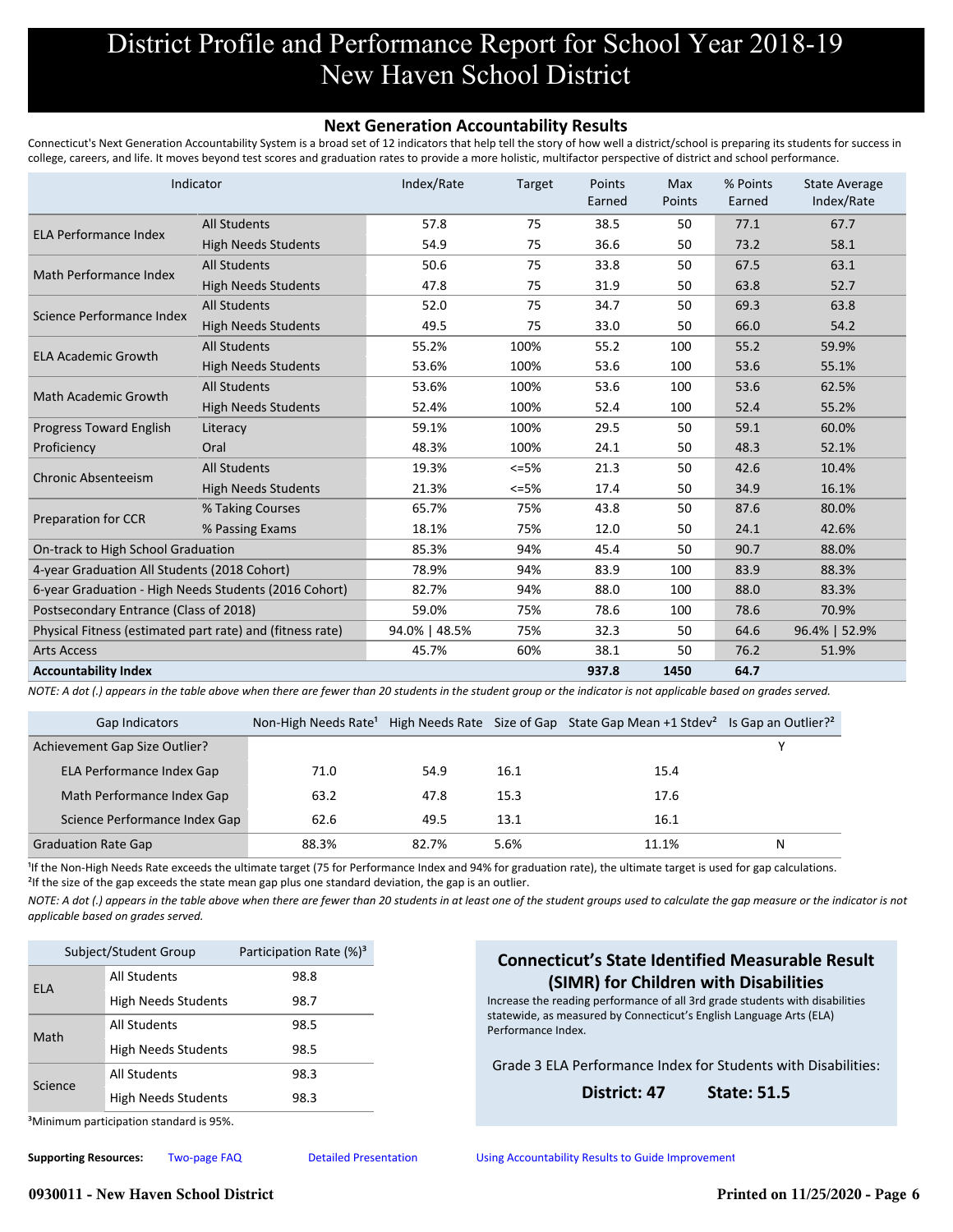# **Narratives**

# **School District Improvement Plans and Parental Outreach Activities**

New Haven Public Schools Continuous Improvement Plan is framed on five priority areas: Academic Achievement, Talent Management and Development, Organizational Efficiencies and Effectiveness, Culture and Climate, and Family and Community Empowerment. There are three overarching goals: (1) Close the achievement gap by increasing achievement in literacy and math across grade levels, subjects and classrooms, (2) Cut the dropout rate and decrease chronic absenteeism, and (3) Increase the four year graduation rate. Academic goals were based on improving literacy and math across grade levels and content areas. Strategies include the monitoring of the implementation of Reader's and Writer's Workshop, K-3 explicit phonics instruction, and embedded coaching to teachers. Additionally, the district created its own Literacy Leadership Academy for a cohort of administrators. A literacy plan for the district was also created and is being implemented. There is also a math plan that is implemented and monitored focused on cognitive coaching. The district also engaged in the Opportunity Monitoring sessions with the CSDE on a quarterly basis for literacy, math, and chronic absenteeism.

Special Education and Students with disabilities are supported through their IEPs. Training for administrators, teachers, and paraprofessionals relative to high quality instructional strategies for this student population was provided, which includes modules for dyslexia and sheltered instruction to build the capacity of teachers to teach foundational literacy skills.

Culture and Climate: There is a marked decrease in suspensions and expulsions as a result of implemented strategies, which include the implementation of restorative circles, Positive Behavior Intervention supports, explicit social skills instruction, and the utilization of Yale School Development Center's framework that encourages schools to incorporate the understanding of child development into instructional practices. Extensive efforts to decrease chronic absenteeism by providing a multifaceted truancy plan which includes persistent and consistent analysis of truancy data-- focusing on students who are chronically absent and at risk for being disengaged with school. The strategies include Attendance Matters campaign in collaboration with community agencies. Youth Stat-- an initiative that includes several community agencies was launched and strengthened. Truancy workers engaged in home visits on a regular basis to support families with issues around student attendance. A multi-tiered approach to working with chronic absenteeism and tardiness is used.

In addition, parent involvement was evident in myriad school activities, including city-wide parent team collaboration and workshops.

Talent Management and Development: professional learning modules on high leverage instructional practices, instructional rounds, cultural competence, sheltered instruction and special education have been provided to staff. Systems at the school and central office have been implemented to track student's growth which includes data dash board, SchoolNet, building-level data teams, and student staff support teams.

# **Efforts to Reduce Racial, Ethnic and Economic Isolation**

New Haven Public Schools (NHPS) remains one of the largest School Choice Programs in the State of Connecticut. Our programs received national and state-wide recognition. With 27 magnet schools: inter, intra-district magnet schools, NHPS attracts students from over 42 towns in the Greater New Haven area. Each school has a specific theme integrated into a rigorous curriculum. The demand for these schools has remained steady.

Efforts to reduce racial, ethnic and economic isolation are evident in all schools throughout the District. The demographics of our school community are widely diverse as evidenced by the many countries of origins of our faculty and students and the ever-growing population of the city. NHPS offers an array of school options including, neighborhood, inter and intra-district magnet schools. Nine of our schools are recipients of the U.S. Department of Education's Magnet School Assistance Program grant award. The grant has afforded NHPS the opportunity to begin the work of examining diversity from a socioeconomic lens which better captures the diversity of our school community. NHPS continues to participate in the CT State Department of Education's Open Choice Program. The Open Choice Program attracts students from the surrounding towns into our intra-district magnet schools. The number students participating in the Open Choice Program has steadily increased each year.

Recruitment efforts for all schools continue to be a high priority. Schools participate in district-wide expos, host open house and shadow days for prospective families. All media outlets are engaged to facilitate outreach to families. Other efforts to reduce racial, ethnic and economic isolation include recruitment of educators of color, school-based cultural celebrations, STEM Nights, and International Read Aloud Day.